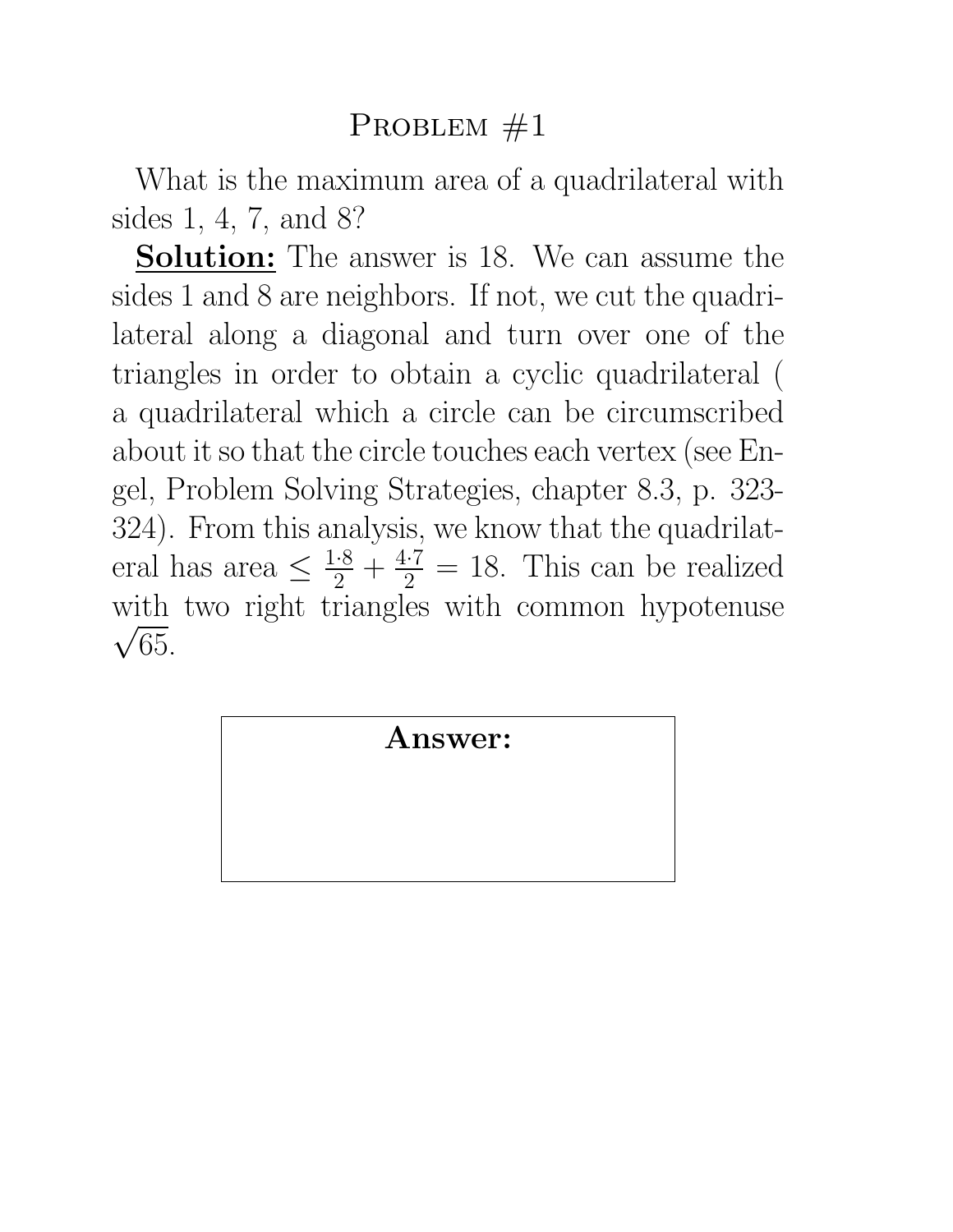Consider a league where there are  $N$  players that form 7 teams, each pair of teams have one common member and each player is on two teams. What is the value of  $N$ , the number of players?

**Solution:** The answer is 21. We can view this scenario as a graph (a combinatorial structure consisting of dots (vertices) and lines (edges)). In particular consider  $K_7$ , the graph consisting of 7 dots all connected to each other. The teams are the vertices and the players are the edges. There are 21 edges in  $K_7$ , so there are 21 players.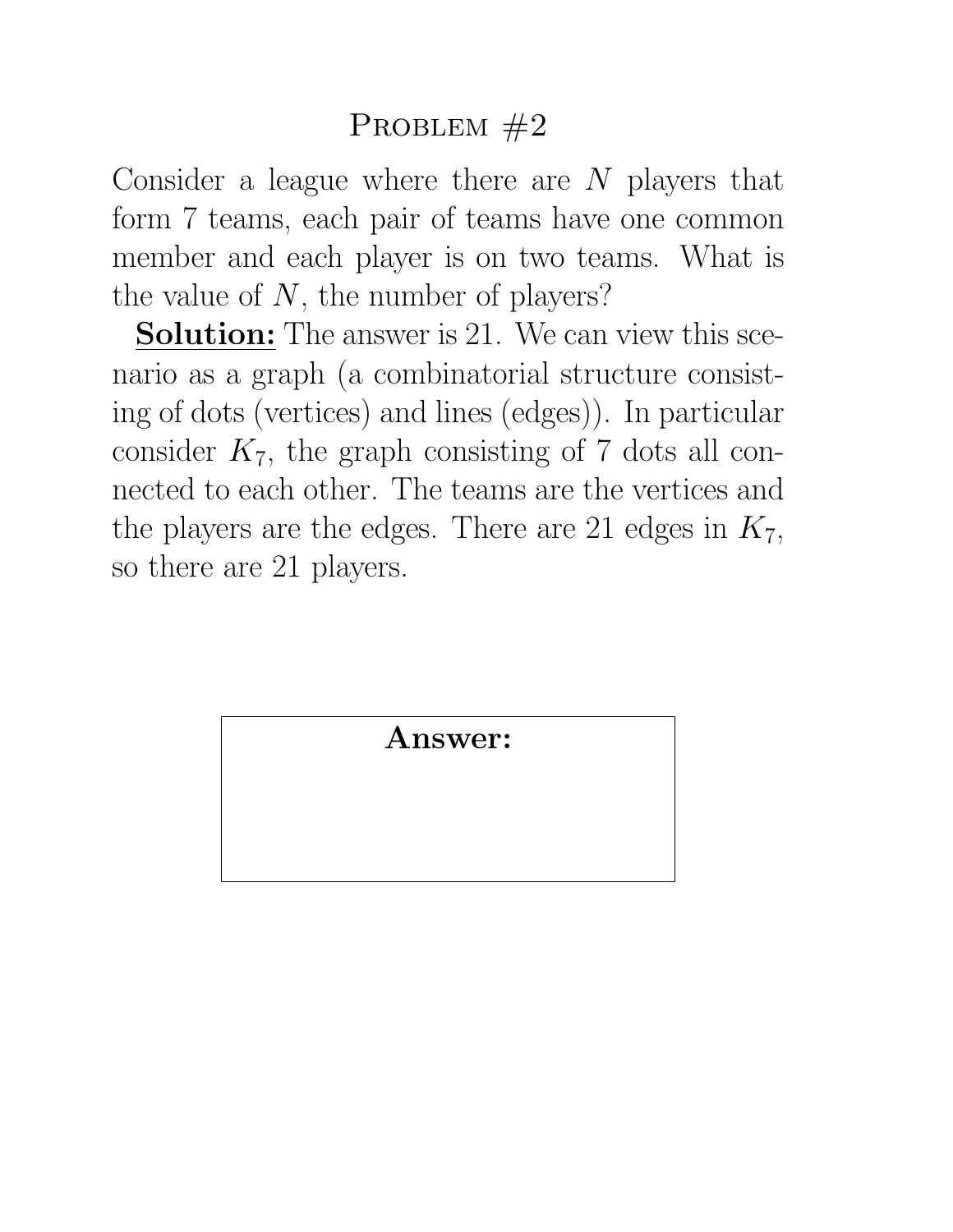Recall that  $i =$ √  $\overline{-1}$ . What is  $(i + 1)^5(2 - 2i)^4$ ? (Your answer should be of the form  $a + bi$ .)

Solution: The trick to solving this problem quickly is by factoring correctly. We get

$$
(i+1)^5(2^4)(1-i)^4 = 16(i+1)[(1+i)(1-i)]^4
$$
  
= 16(i+1)(2^4) = 256 + 256i.

The answer is  $256 + 256i$ .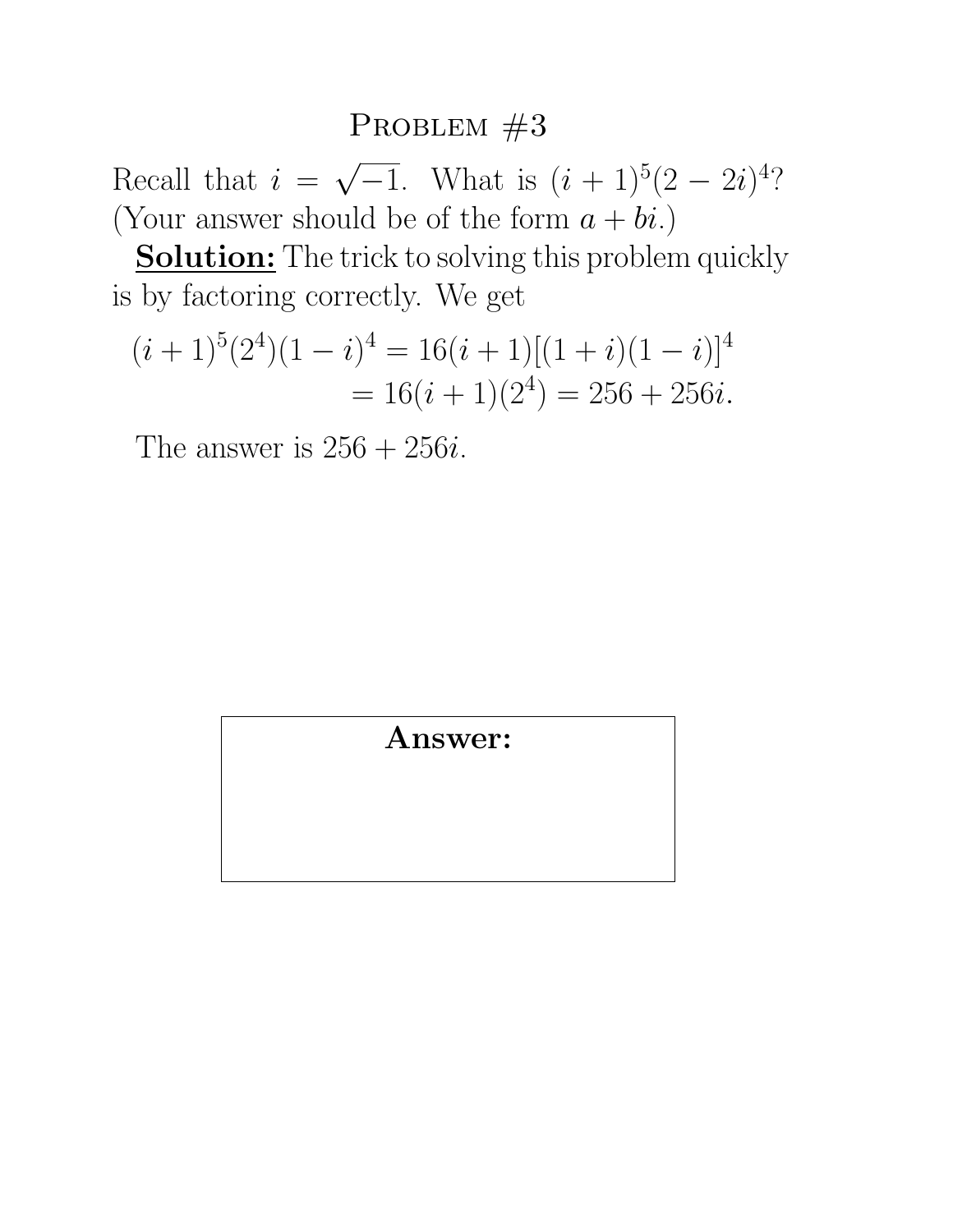What is  $\tan (10^{\circ}) \tan (20^{\circ}) \tan (30^{\circ}) \cdots \tan (80^{\circ})$ ? **Solution:** The answer is 1. Expanding  $tan(x)$ to  $\sin(x)/\cos(x)$  and then observing that  $\sin(x)$  = cos(90 − x) for  $0 \le x \le 90$ , gives that  $tan(x)$ .  $tan(90 - x) = 1.$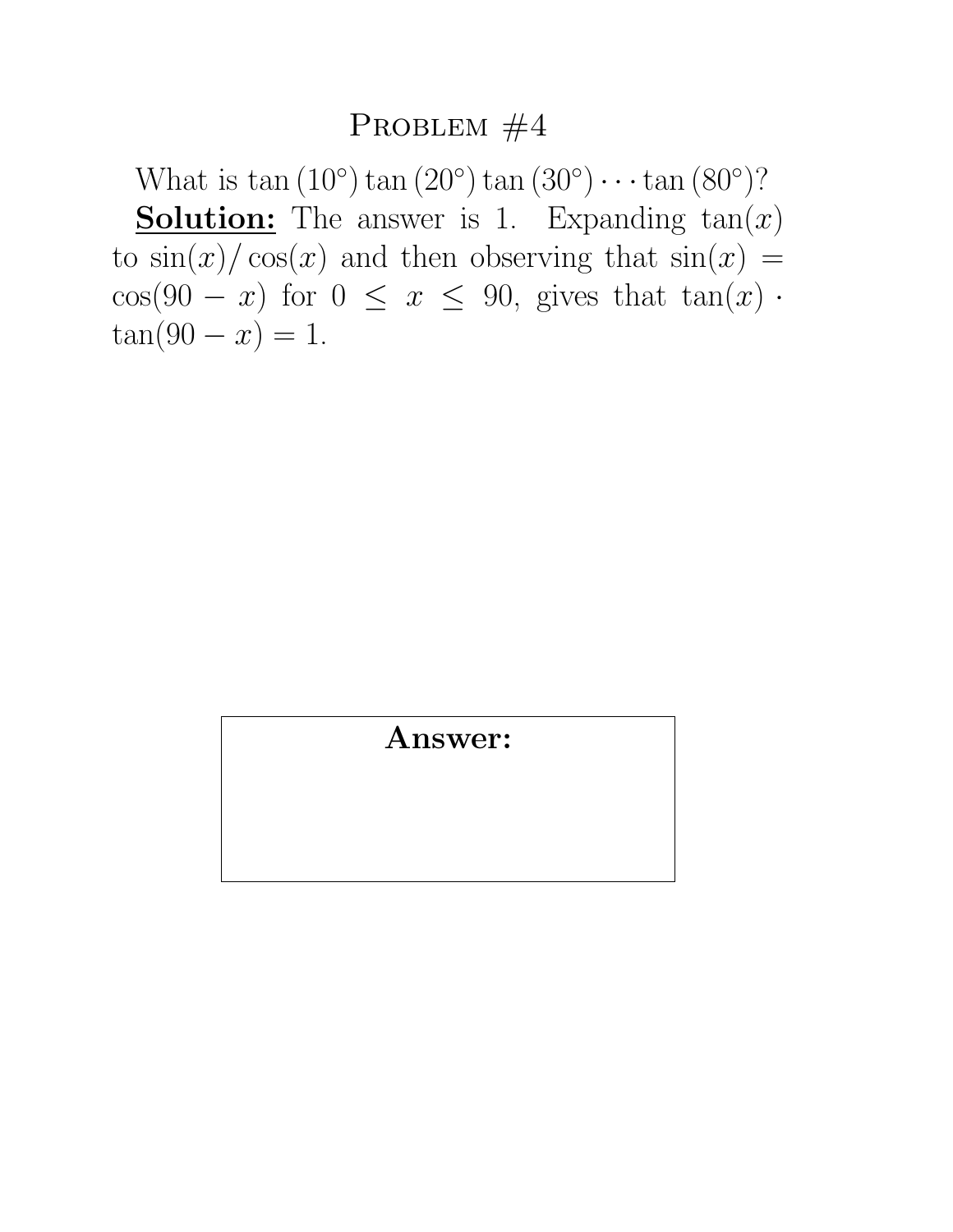How many ways can 3 Georgia Tech students, 3 Georgia students, 2 Georgia State students and 2 Harvey Mudd students sit around a circular table such that students from the same school sit together?

**Solution:** The four schools can be arranged around the table in  $(4 - 1)! = 6$  ways. Each group of 3 can be arranged in 3! ways and each group of 2 can be arranged in 2! ways. This gives  $6^32^2 = 864$ . Notice that it is unclear whether the positions shifted around the table or not are also different ways, so we accepted a solution of 8640 as well.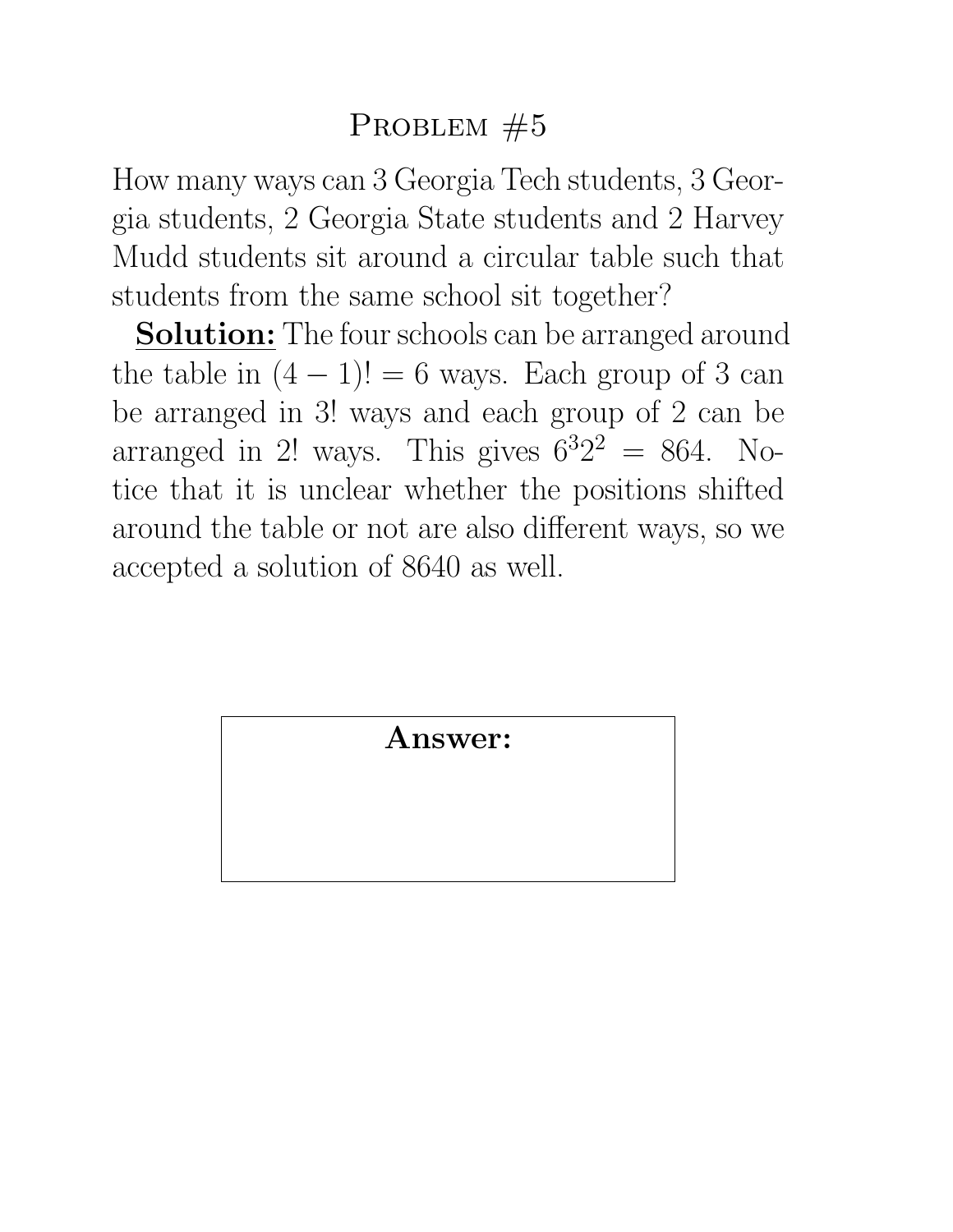If  $x - \frac{1}{x} = 5$ , what is  $x^4 + \frac{1}{x^4}$  $\frac{1}{x^4}$ ? **Solution:** The answer is 727. Square both sides of the equation  $x - \frac{1}{x} = 5$  to get  $x^2 + \frac{1}{x^2}$  $\frac{1}{x^2} = 27$ . Square both sides again to get  $x^4 + \frac{1}{x^4}$  $\frac{1}{x^4} + 2 = 27^2$ . Thus,  $x^4 + \frac{1}{x^4}$  $\frac{1}{x^4} = 729 - 2 = 727.$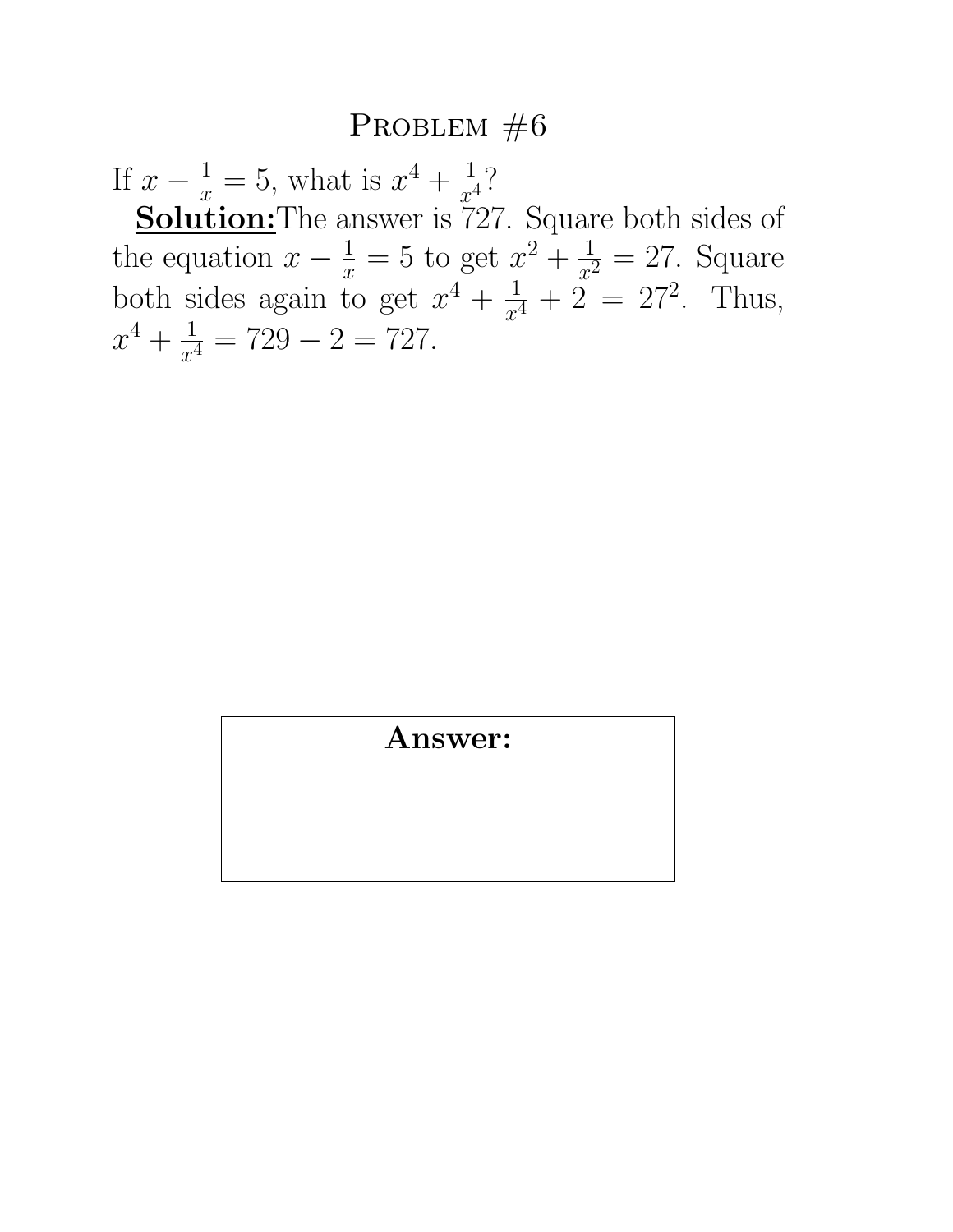Twelve identical letters are to be placed into four mailboxes. How many ways can this be done?

Solution: Consider 15 containers in a line. We will make three of these containers "dividers" that partition the other twelve boxes into four groups, one partition the other twelve b<br>for each mailbox. This is ( 15  $\binom{15}{3} = 455.$ ∑e<br>∖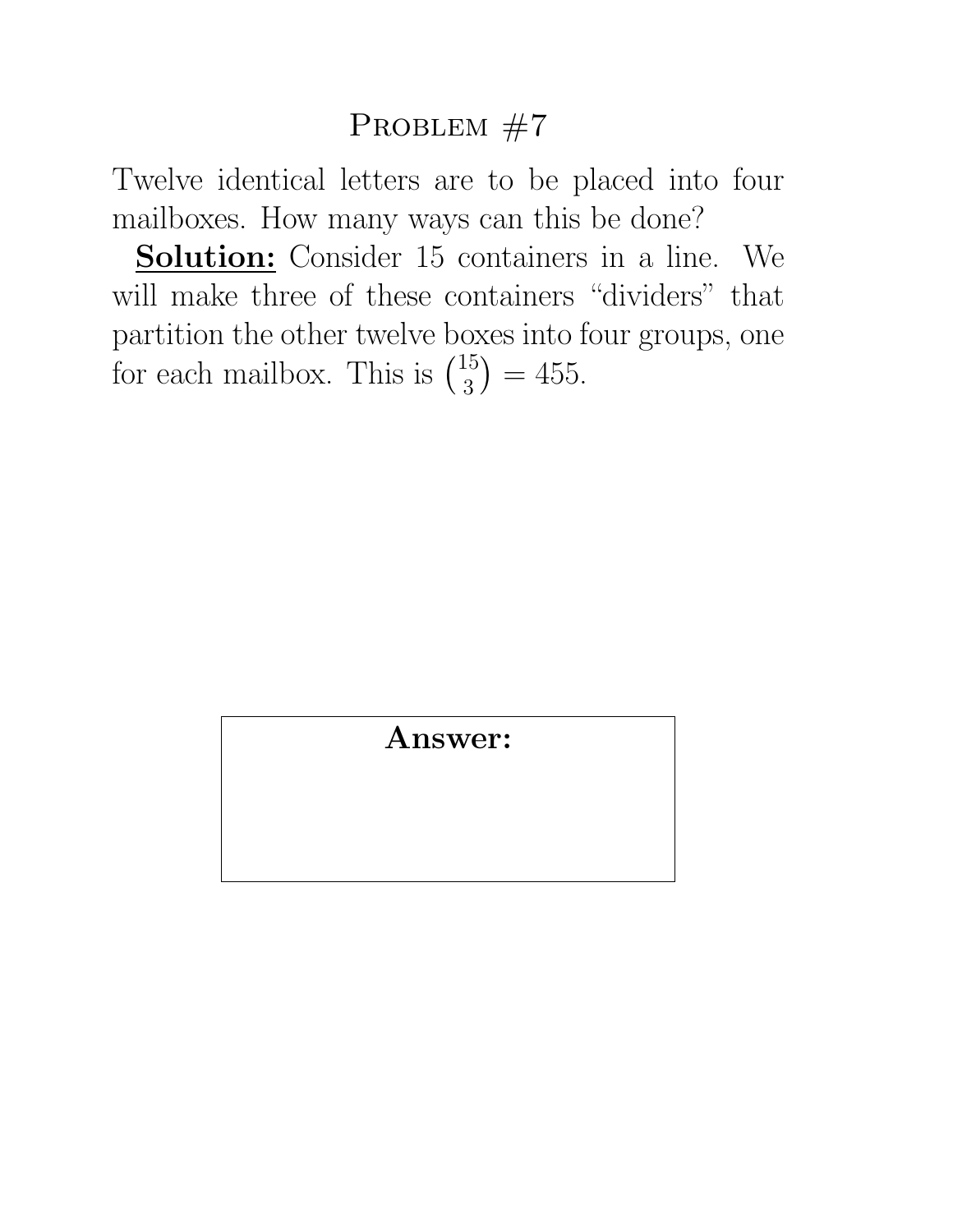Find the number of integers *n* such that  $1 < n \leq$ 2009 for which the fraction  $\frac{n^2-5}{n+6}$  reduces to an integer. **Solution: Write** 

$$
\frac{n^2 - 5}{n + 6} = \frac{n^2 - 36 + 31}{n + 6} = n - 6 + \frac{31}{n + 6}.
$$

Notice that 31 is prime and so the only value for  $n$ that works is  $n = 25$ . Therefore the answer is 1.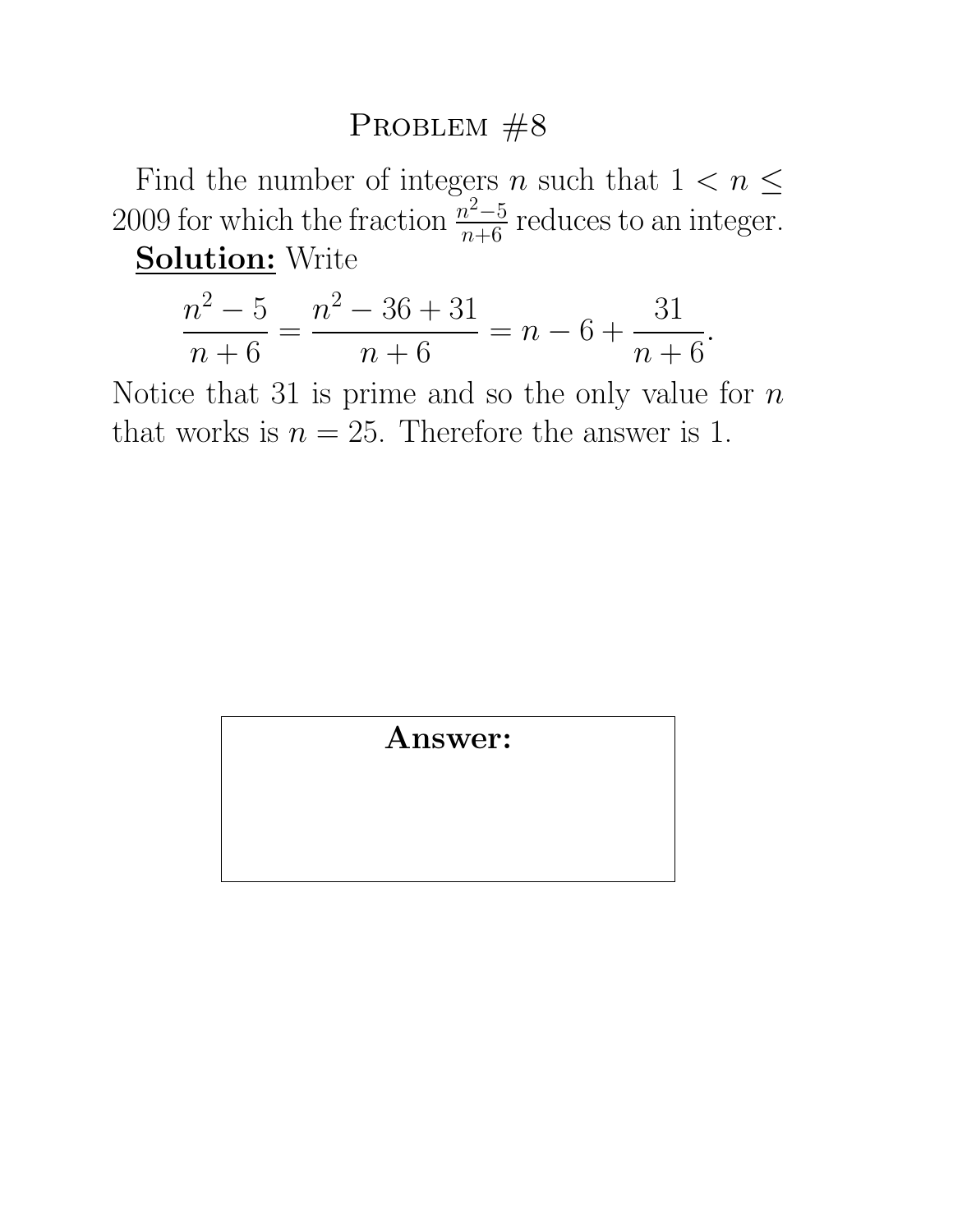What is the size of the largest subset  $S$  of  $\{1, 2, \ldots, 50\}$ such that no pair of distinct elements of  $S$  has a sum divisible by 7?

**Solution:** Take all the numbers congruent to 1, 2,3 modulo 7, which is 22, and add one number congruent to 0 mod 7, for 23.